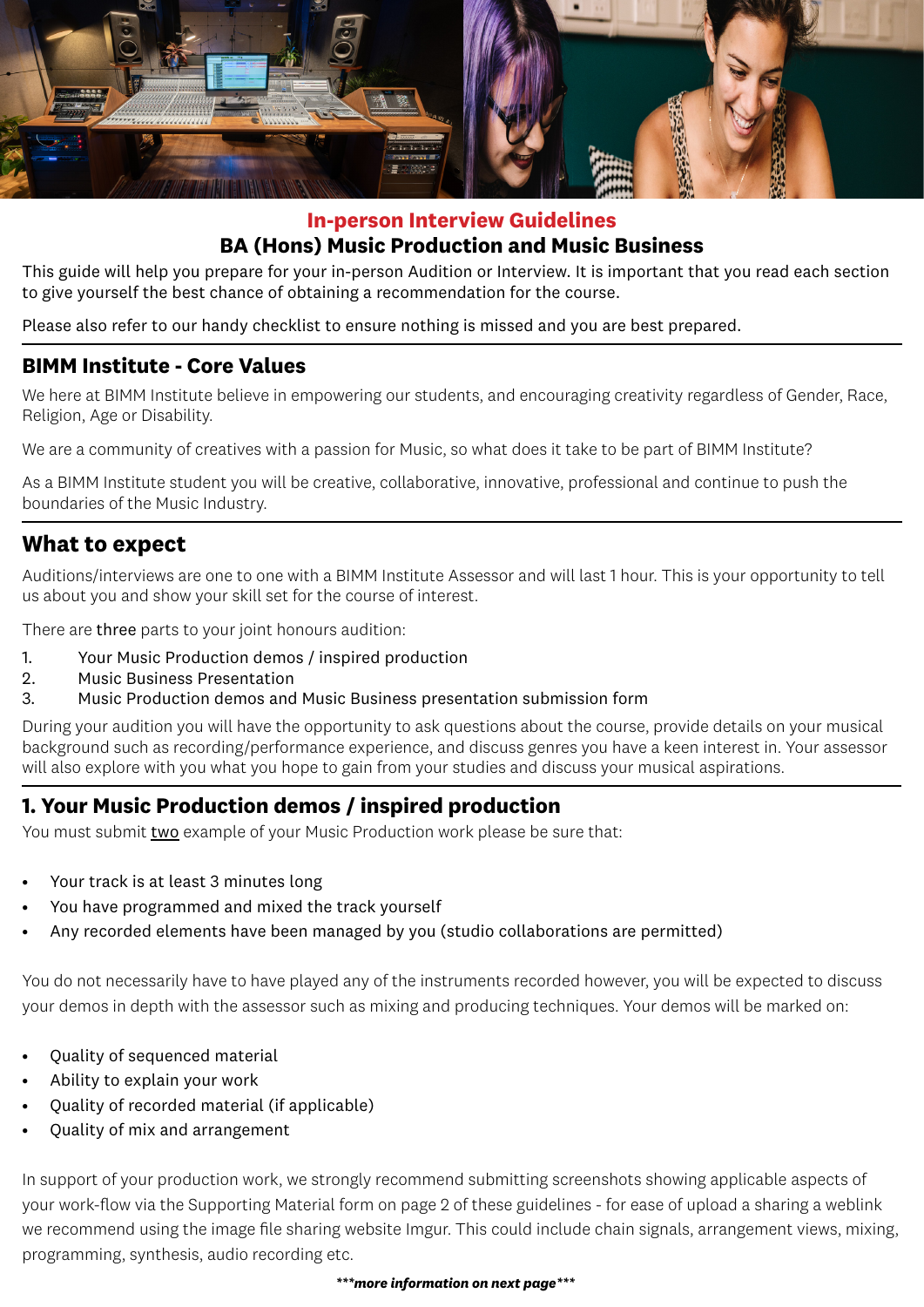## **Your Inspirational Production Piece**

The assessor will want to discuss with you what production styles and techniques you find interesting and inspiring so, for this reason please include a link of one of your favourite productions on the submission form. This could be a production with a music element that you really like, a track where you feel that mixing or programming is interesting or simply just really good!

This piece can be a song, or music from a game or film – there are no limitations but please be aware this piece should be the work of an established artist or industry professional and not your own. You may also provide a track where you have questions on the production but please be prepared to discuss your own view on why you find the track's production or technique interesting.

## **Submitting your Supporting Material - Production Portfolio**

To submit your supporting audio, video or image material, please upload to one of the following sites:

- **Soundcloud**
- **Spotify**
- YouTube
- Vimeo
- Imgur

When your material has been uploaded, please include a link to each audio/video/image in the below form. You need to complete this by the deadline given to you. Late submissions may not be considered. We cannot download your demos, please do NOT send us links to WeTransfer or email attachments. Please use the submission form below only. Please use the submission form below only. Your supporting material can also be brought in a suitable audio format on a USB stick. If supporting material is on your phone, please ensure your device has a standard headphone jack or a lead connector. You are welcome to bring DAW project files but only if you bring them on your own laptop. Screen shots showing applicable aspects of your work-flow such as mixing, programming, synthesis, audio recording etc. must be readily available in a folder on the same USB stick with your portfolio. We will not view pictures on social media.

# **2. Music Business Presentation Preparation**

Please prepare a 5-minute presentation covering one of the following topics:

- A current development or issue within the music industry
- An area of the music business, a company or brand that interests you
- A prominent entrepreneur relevant to the music industry
- A music marketing campaign that caught your attention

The presentation will help create a discussion centre piece for your interview. It is not designed to test your presenting skills, but to encourage thought and conversation which will help determine suitability for the course.

You can deliver your presentation in a way you feel is effective to communicate your thoughts and ideas. For example; PowerPoint, video, a written piece you can talk through, or a series of blogs you have written.

# **Submitting your Supporting Material - Presentation Piece**

Please submit your supporting materials e.g. PowerPoint, Word document, videos through an online sharing platform such as:

- Google Drive
- One Drive
- Dropbox

When your material has been uploaded, please include a link in the below form. You need to complete this by the deadline given to you. Late submissions may not be considered. We cannot download your presentation, please do NOT send us links to WeTransfer or email attachments. Please use the submission form below only.

Please use the submission form below only. Your supporting material can also be brought in on a USB stick or even your own device I.e. laptop, tablet etc.